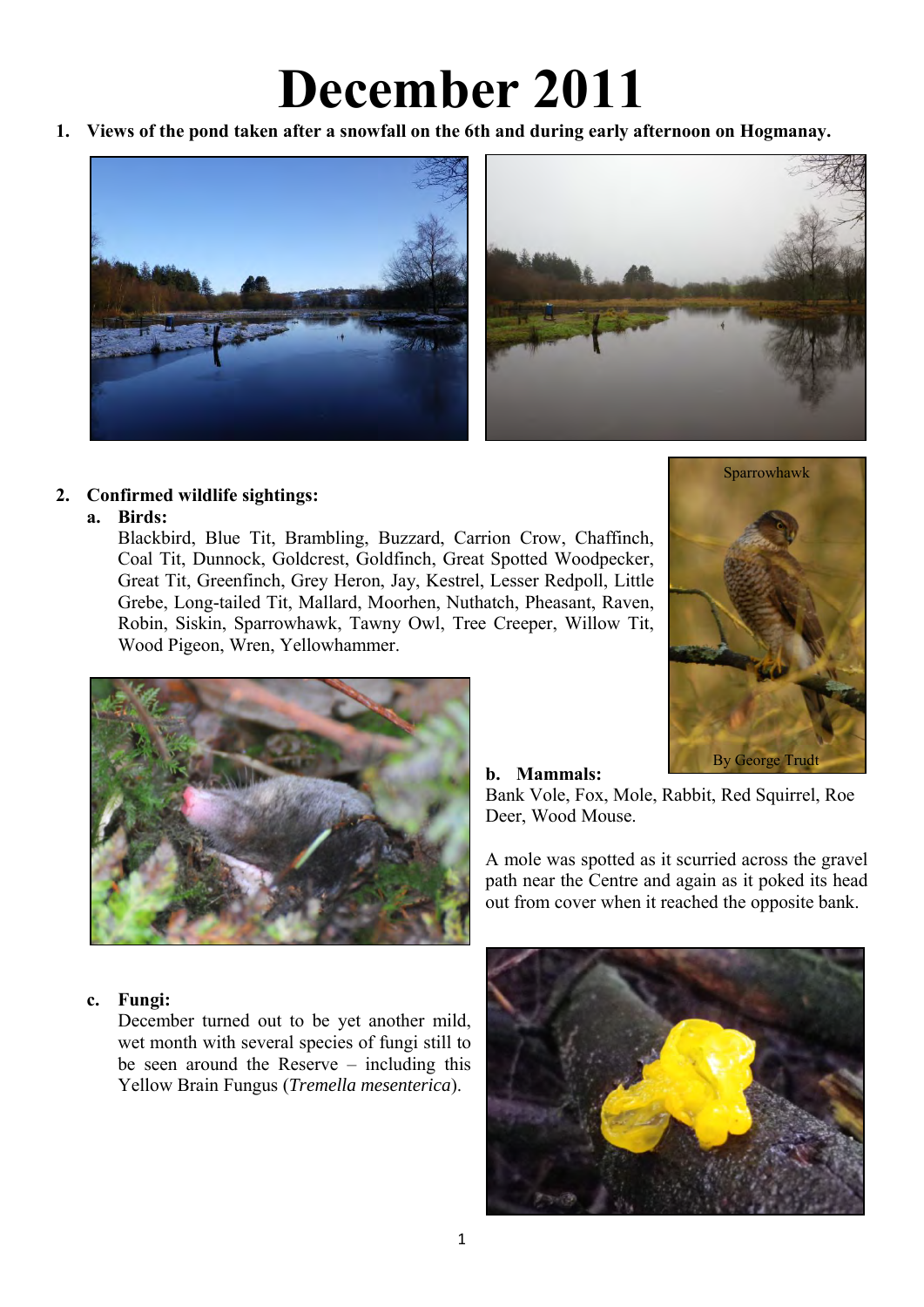## **3. Mistletoe**

#### **Scientific name:** *Viscum album*

The name mistletoe is thought to come from one of the birds which feeds on the berries - the Mistle Thrush. The latin name '*Viscum album*' relates to the berries which contain a sticky, or viscous fluid (*Viscum*) and are white in colour (*album*).

**Size:** The stems grow up to 90 cm long.

**Habitat:** Grows on oak, hawthorn, lime, maple and especially apple trees.

**Distribution:** Mistletoe is a very hardy plant and will grow wherever its host trees will grow. It is common in central and southern England and there are many recorded examples of plants growing in Scotland.

**Flowering:** Mistletoe usually starts to flower in its  $5<sup>th</sup>$  year and has separate male and female plants so there needs to be at least one of each in proximity in order to get berries. Inconspicuous green flowers appear in late winter - February/March till April/May. Mistletoe berries mostly ripen in October and November. They change from green through yellow to a translucent or pearly white upon ripening. Those growing in moderate shade are likely to remain a pale greenish-yellow overwinter and may ripen the following spring but any underdeveloped green ones that are growing in heavy shade don't ripen at all and are shed by the plant.

#### **Dispersal:**

The berries (each containing one or two seeds) may be eaten by the mistle thrush and occasionally by blackcaps and woodpigeons. Other birds find the berries unattractive to eat. Consequently many seeds are distributed via bird droppings, though most of these fall to the ground and fail to germinate. As the birds feed on the berries their beak becomes coated with the slimy pulp and the seeds. Occasionally a bird cleans its beak by wiping it on the bark of a nearby tree and, as the slime dries and hardens, becomes glued to it, where the seeds are able to germinate and form another parasitic clump.

**Special features:** Mistletoe is a semi-parasitic plant which grows on the branch of a host tree. The mistletoe doesn't grow roots as the tree does. Instead the seed anchors itself to the tree by putting out 'tentacle-like' structures which penetrate the tree's bark and grow into the tissues beneath forming an haustorium. This operates like the placenta in a mammal, transferring water and nutrients from the host's tissues to the parasite. However, the mistletoe does not rely entirely on its host for food. It has green leaves and stems that can photosynthesis in the normal way to form energy rich sugars.



#### **How to age mistletoe:**

Mistletoe grows in a strictly regular manner. Each year its growing points fork into two. This makes it easy to age a specimen. Trace back along a stem from the tip to the base and count the number of times it has divided. The number is equal to the age of the plant.







to protect against lightening, poisoning and evil influences. It was also thought to increase fertility. This may be the source of the tradition of kissing beneath a sprig of mistletoe at Christmas.

In some counties the mistletoe was burned after twelfth night in case those who kissed beneath it did not marry.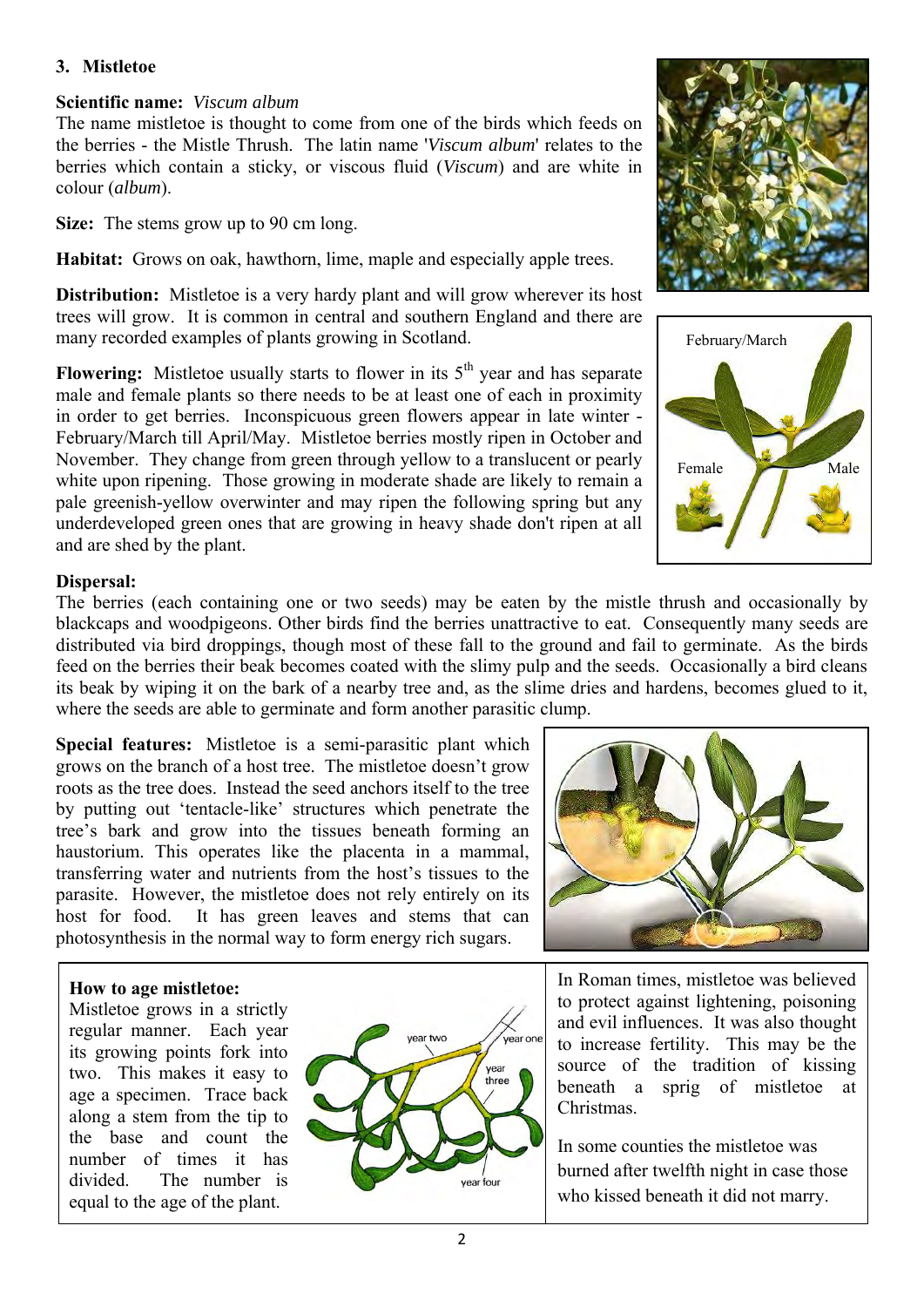#### **4. School Visits to Eskrigg**

# **5th Dec. – Visit by S1 Environmental Studies with Mrs Muirhead and Miss Lewis.**

Connor and Isaac spent some time learning how to use adjustable and socket spanners and tin snips, then used their skills to change the wire mesh on the large nut feeder and clean the feeder in the process. They also cleared the snow and ice from the bench seat opposite.





## **9th Dec. – Visit by S3 Environmental Studies with Mrs Muirhead and Mrs Good.**

Teri, Pamela and Danny worked well as a team to cut up the trees that had been blown down across the forest road. They then moved the timber a side to clear the roadway.



# **5. Maintenance Work:**

The month of December was very wet and often quite cold. This limited the amount of maintenance work that could be done. On the 17<sup>th</sup>, wire netting was stapled to the top of the jetty extension to make it safer to walk on, especially in the wet and icy weather. At other times the path was raked, feeders cleaned, nest boxes checked, ditches and drainage pipes cleared and the Centre looked after.

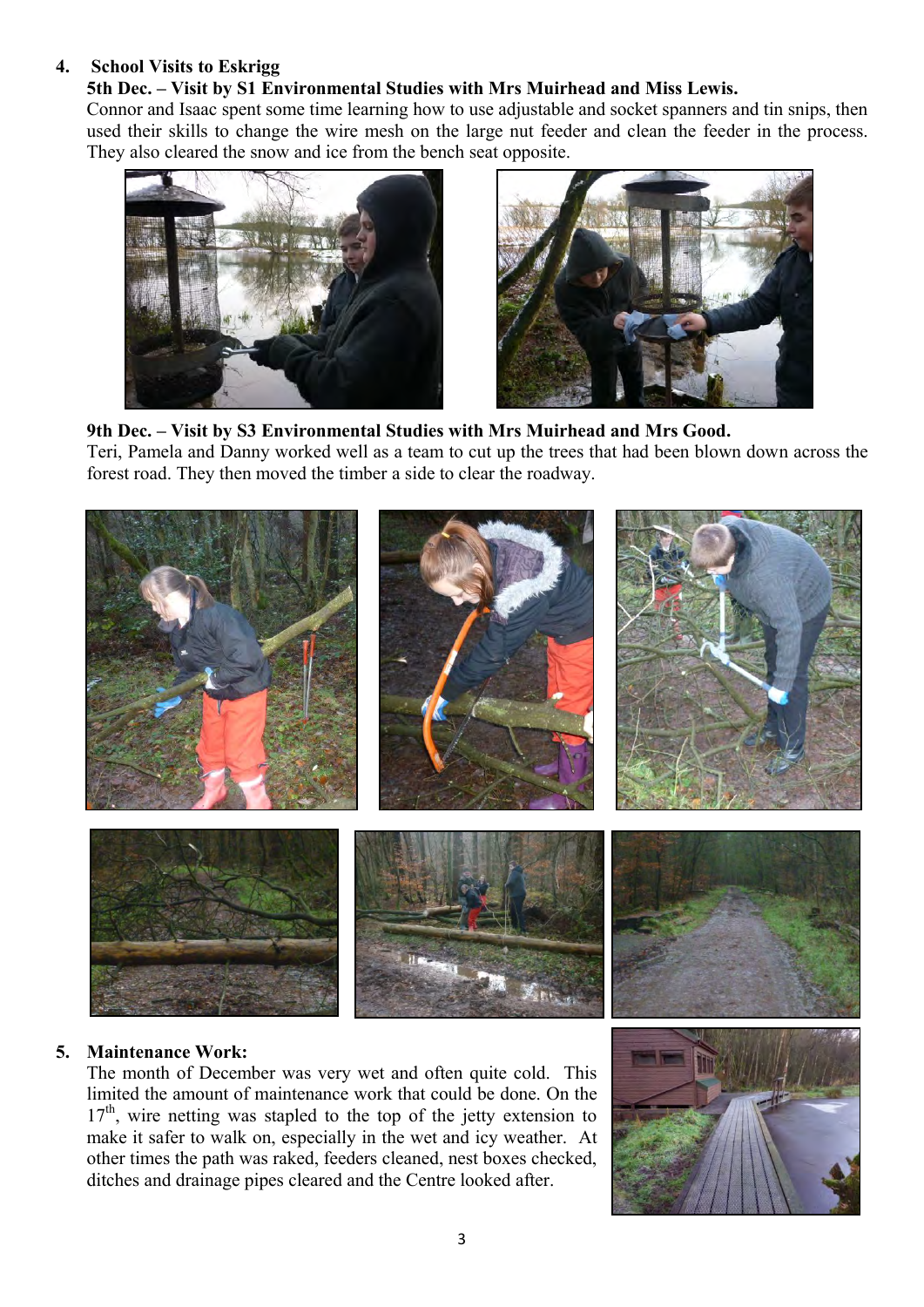#### **7. Visitor Records:**

| Month     | <b>Total number</b><br>of Visitors | <b>Daily Average</b><br><b>Visitors</b> |
|-----------|------------------------------------|-----------------------------------------|
| July      | 1689                               | 54                                      |
| August    | 1661                               | 54                                      |
| September | 1515                               | 51                                      |
| October   | 1763                               | 57                                      |
| November  | 1432                               | 48                                      |
| December  | 1373                               | 44                                      |

# **8. Weather Records:**

#### **a. Air temperature**

| Month     | <b>Maximum</b> | <b>Minimum</b> | Average |
|-----------|----------------|----------------|---------|
| July      | 19.8           | 5.4            | 12.09   |
| August    | 16.3           | 4.6            | 12.1    |
| September | 20.2           | 39             | 12.1    |
| October   | 17.0           | $-1.8$         | 9.2     |
| November  | 12.4           | $-3.5$         | 6.6     |
| December  | 14 1           | $-3.5$         | 2.89    |

# **b. Precipitation**

| Month     | Rainfall (mm) |  |
|-----------|---------------|--|
| July      | 155.65        |  |
| August    | 127.6         |  |
| September | 151.6         |  |
| October   | 167.6         |  |
| November  | 96.8          |  |
| December  | 148.8         |  |







# **9. Monitoring Red Squirrel Feeding Behaviour**